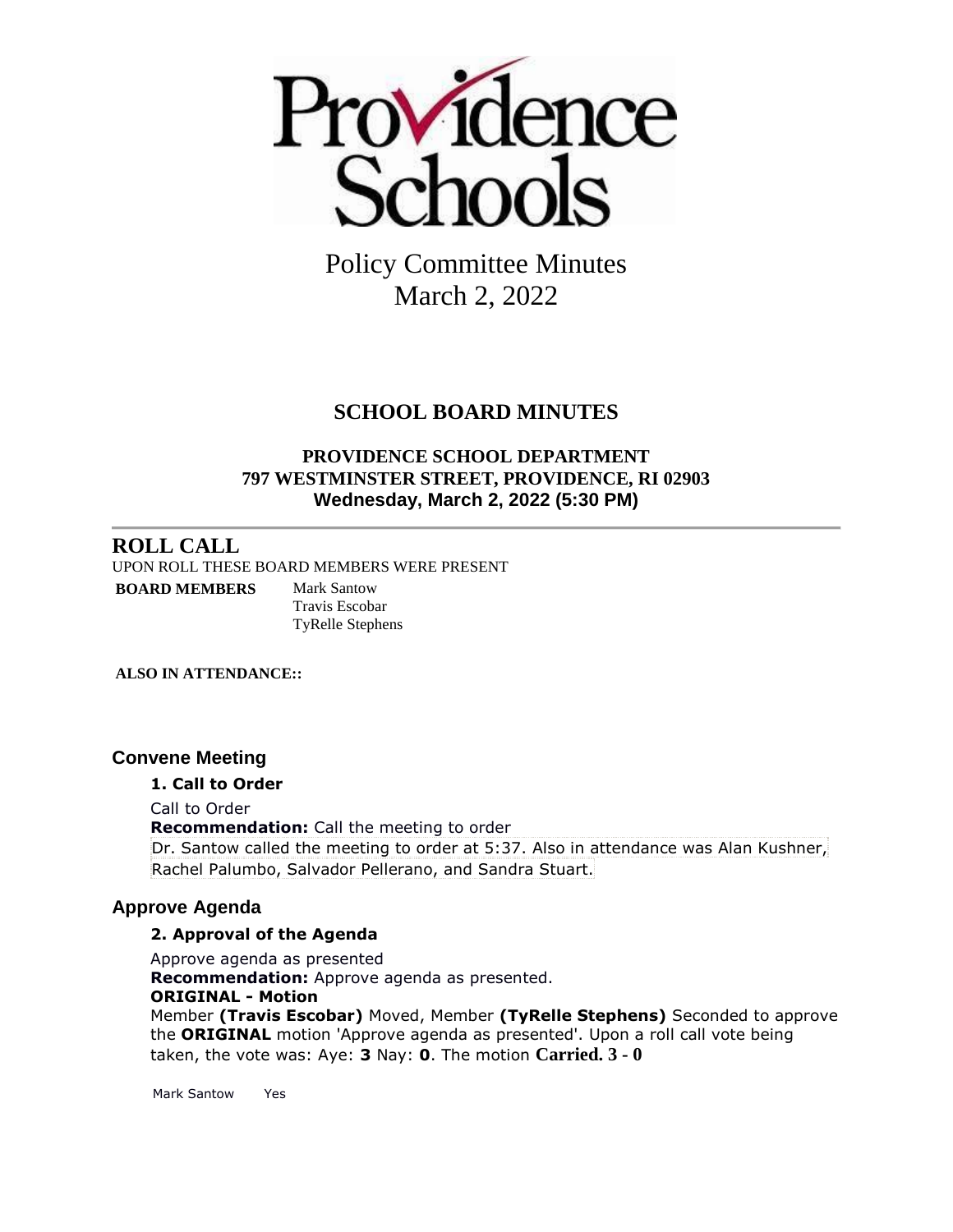

Policy Committee Minutes March 2, 2022

Travis Escobar Yes TyRelle Stephens Yes

#### **Committee Member Comments**

#### **3. Committee Member Comments**

Committee Member Comments **Recommendation:** N/A No comments at this time.

### **Policy & Planning**

#### **4. Home and Hospital Instruction Policy**

Review of revised Home and Hospital Instruction Policy. **Recommendation:** Administration recommends approval. Sandra Stuart gave a presentation on the policy and answered questions from the Committee members. **ORIGINAL - Motion** Member **(Travis Escobar)** Moved, Member **(TyRelle Stephens)** Seconded to approve

the **ORIGINAL** motion 'Administration recommends approval'. Upon a roll call vote being taken, the vote was: Aye: **3** Nay: **0**. The motion **Carried. 3 - 0** 

Mark Santow Yes Travis Escobar Yes TyRelle Stephens Yes

#### **Adjourn**

#### **5. Adjourn Meeting**

Adjourn Meeting

**Recommendation:** No recommendation required The meeting was adjourned at 5:52.

### **ORIGINAL - Motion**

Member **(Travis Escobar)** Moved, Member **(TyRelle Stephens)** Seconded to approve the **ORIGINAL** motion 'No recommendation required'. Upon a roll call vote being taken, the vote was: Aye: **3** Nay: **0**. The motion **Carried. 3 - 0** 

Mark Santow Yes Travis Escobar Yes